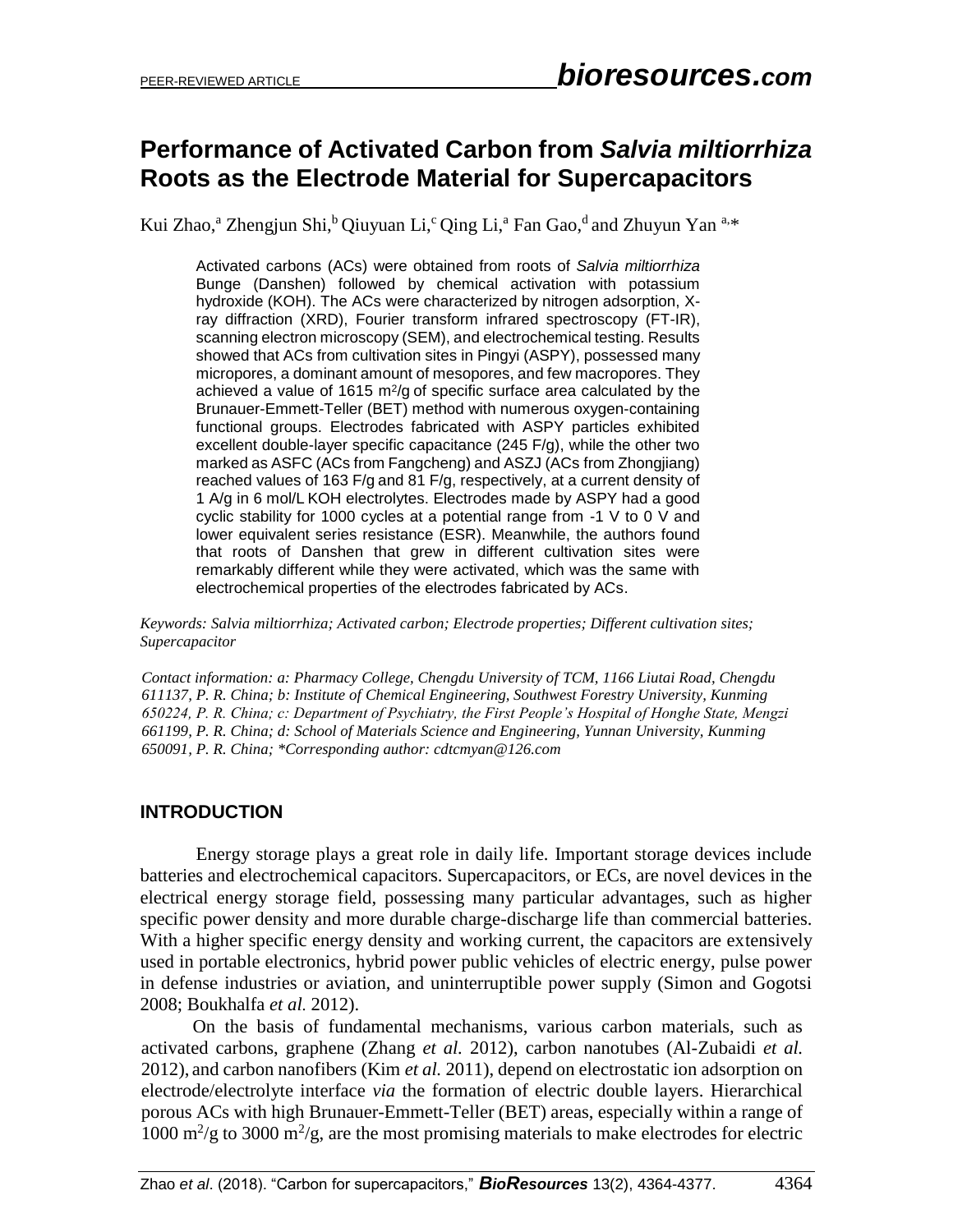double-layer capacitors (EDLCs) in the supercapacitor industry. This is due to their superior electrochemical stability and electrical conductivity. To develop highperformance supercapacitors, activated carbons (ACs) are extensively activated by physical or chemical methods to improve the specific surface area of the electroactive materials. The AC materials with large specific surface areas are more accessible to electrolyte ions. Therefore, the method concentrates on forming a perfect electric doublelayer by optimizing the pore structure, pore size, and chemical bonds in functional groups affiliated on the surface to enrich charge in the electrode/electrolyte interface. The selection of the electrode material is the most important of all links to enhance capacitance of the supercapacitors in mass and volume.



**Fig. 1.** Digital image of dried SMRs (inset) and the SEM images of extracted raw materials: (a) Pingyi; (b) Zhongjiang; and (c) Fangcheng

To avoid fossil fuel use, researchers increasingly utilize biomass from forestry and crop residues as carbonaceous precursors to obtain ACs, particularly in some agricultural countries with vastly available biomass residues such as fungi (Zhu *et al.* 2011) and banana fibers (Subramanian *et al.* 2007). Those raw botanical materials, including cotton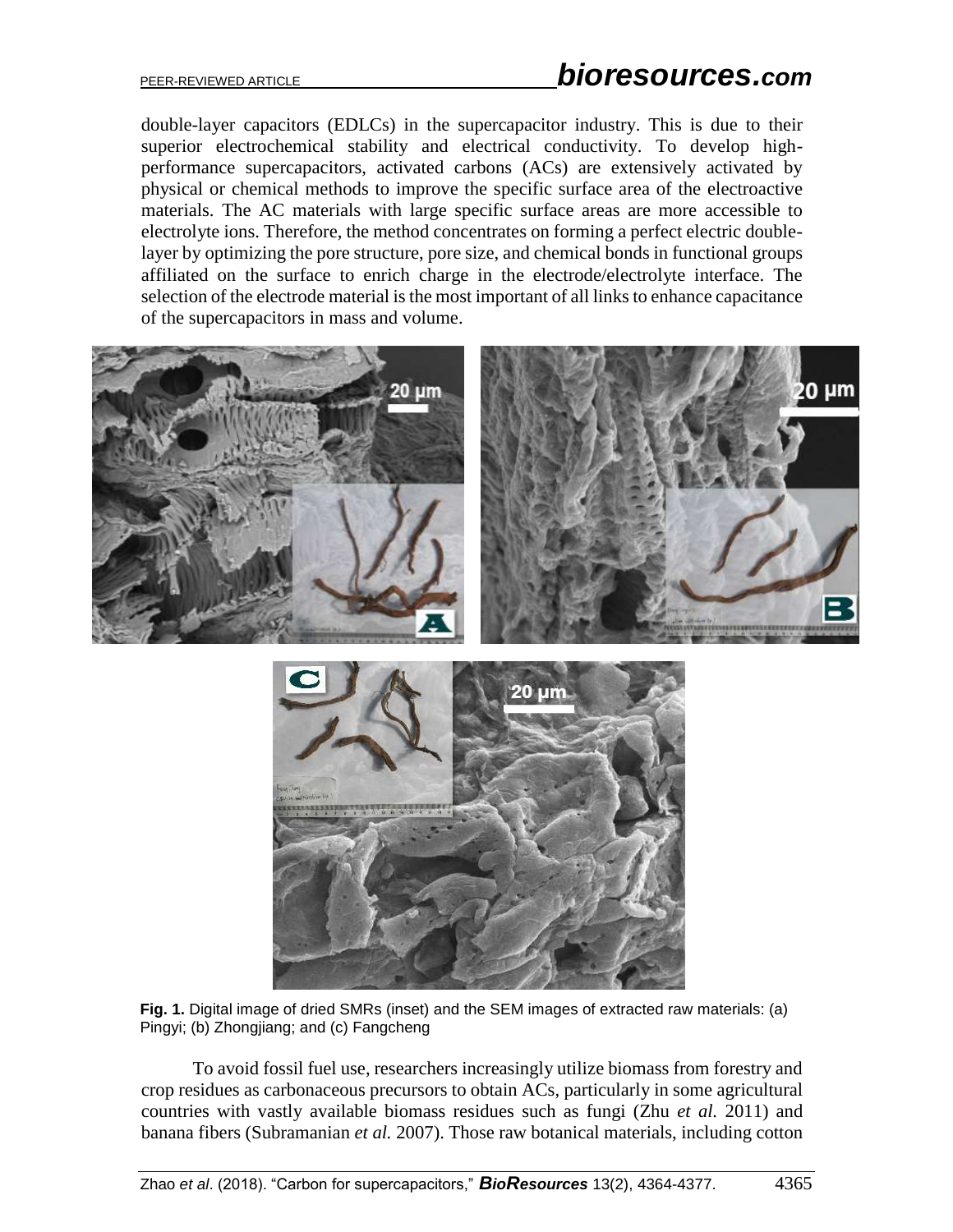stalks (Deng *et al.* 2010), corncobs (El-Hendawy 2003), fruit stones, walnut (Aygün *et al.* 2003), and coconut shells (Daud and Ali 2004), are good candidates for low-cost and readily available feedstocks. Each of the previous listed sources, when processed into AC, possesses different surface areas and electrochemical performance.

Compared with the above-mentioned biomass, roots of the medicine plant *Salvia miltiorrhiza* Bunge (Danshen) (SMRs) are abundant in China. Several diploid species belonging to the family Lamiaceae that are native to most regions of China and highly prized are enriched in diterpene compounds due to the presence of the lipid-solubles, known as tanshinones, along with the water-soluble compounds of rosmarinic acid, salvianolic acid, and lithospermic acid (Luo *et al.* 2014). The tanshinones have been shown to promote blood circulation and antiphlogosis, while salvianolic acid has demonstrated efficacy as a treatment for some cardiovascular ailments and acts as a protector against ischemia-reperfusion injury to the brain (Zhou *et al.* 2005). Tanshinones accumulate in the periderm of the reddish roots of *S. miltiorrhiza* specifically (Cui *et al.* 2015). The SMRs contain a great deal of pits and sieve tubes for nutrient transmission, as well as a large number of vessels and cellulose in the tissue, as shown in Fig. 1. Simultaneously, in Fig. 1(a) were longer diameters in width and thinner walls of vessels with more closely reticulated structure than others. There were lots of amorphous cellulose revolving around vessels in Fig. 1(b). As shown in Fig. 1(c) rows of small round holes are distinctly distributed on the wall of vessels.

The authors believe that the specific structure leads to the generation of the pores after carbonization, and these pores are conducive to prepare the porous AC through KOH activation at high temperatures (Ahmadpour and Do 1996; Deng *et al.* 2010). Herein, ACs were synthesized from the SMRs by carbonization and chemical activation with potassium hydroxide. The morphology, pore structure, and specific surface area of the ACs were detected by scanning electron microscopy (SEM) and BET methods. Furthermore, crystalline structure and oxygen functionality on the surface of carbon were measured using X-ray diffraction (XRD) and Fourier transform infrared (FT-IR) spectroscopy. Finally, the performance on electrochemistry was detected *via* cyclic voltammetry (CV), galvanostatic charge/discharge (GCD), and electrochemical impedance spectroscopy (EIS) in KOH electrolyte.

## **EXPERIMENTAL**

### **Materials**

#### *Synthesis of activated carbon*

The SMR was collected from three different cultivation sites (Pingyi, Fangcheng, and Zhongjiang, China). Each sample was sieved to small pieces between 0.5 cm to 1 cm, and extracted by 95% ethanol for 2 h, then hot water for 2 h, and washed by distilled water three times to obtain herb residues. The three residues of SMRs were dried at 105  $\degree$ C for 6 h, and then soaked in KOH with a blending ratio of 3:1 wt% for 2 h. The mixture was dried at 105 °C, and then placed in a furnace heated to 850 °C at the rate of 5 °C/min with a constant  $N_2$  (99.99%) flow of 300 cm<sup>3</sup>/min. The activating process was maintained for 2 h. The product was immersed with 1 mol/L HCl along with ultra-pure water repeatedly until a neutral pH was achieved. Finally, the active substance marked as either ASPY (precursors from Pingyi), ASFC (precursors from Fangcheng), or ASZJ (precursors from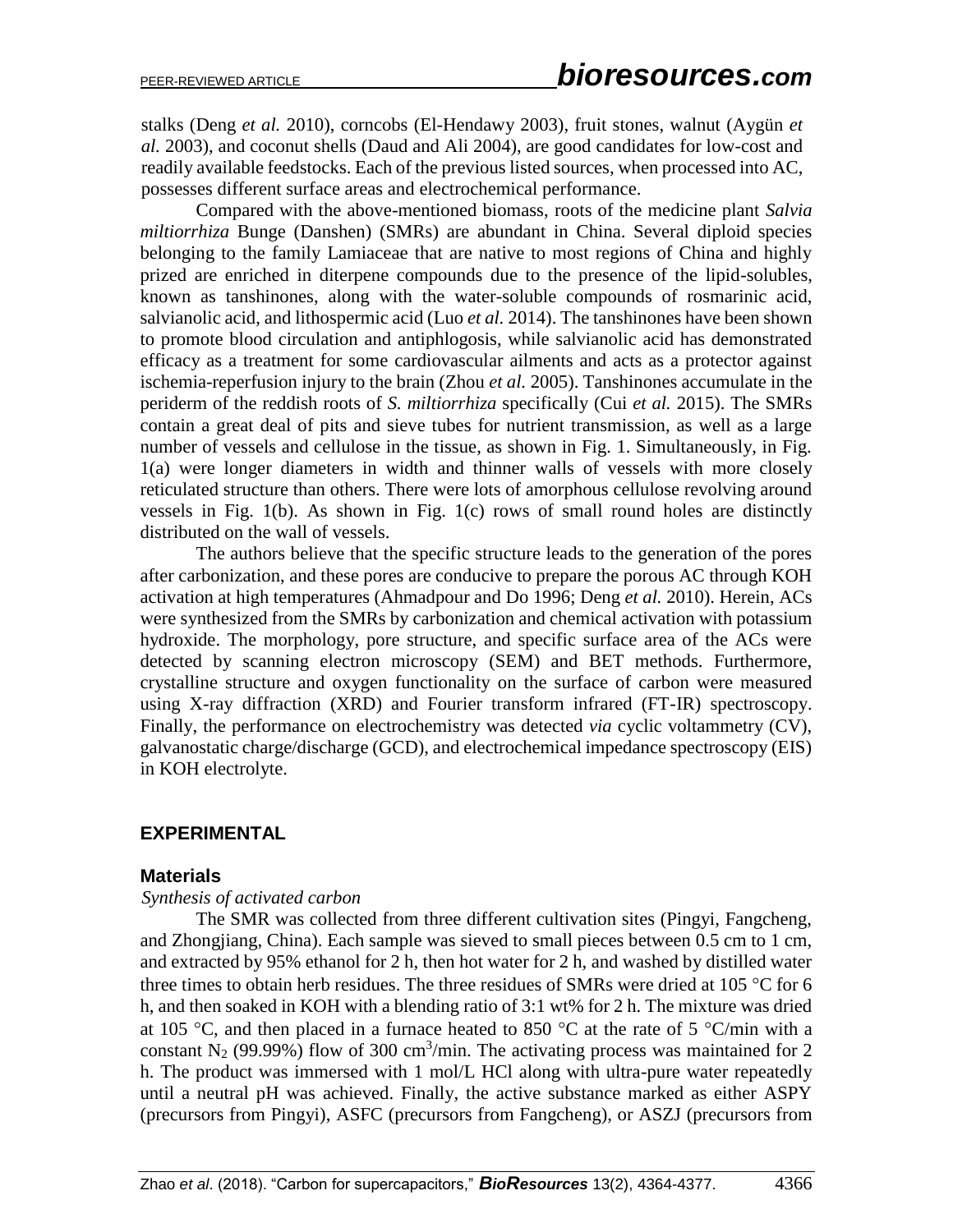Zhongiang), was ground, sieved to a particle size of 220-mesh, and then placed at 105  $^{\circ}$ C for approximately 2 h for further analysis. The yield of the active product was defined as the weight in the last round. The percent value was calculated from Eq. 1,

$$
Y(\%) = \frac{m}{M} \times 100\tag{1}
$$

where *m* and *M* are the dry weight (g) of the activated carbon and the precursor, respectively.

#### *Electrode fabricated*

The negative electrodes were prepared by following the method reported by Lang *et al.* (2012). Typically, 80% mass fraction of activated carbon material was blended with 7.5% of acetylene black (> 99.9%) along with 7.5% of conducting graphite in a mortar until homogeneous black powder was obtained. Then, 10% of 60% polytetrafluoroethylene was quickly added into this mixture with a few drips of ethanol as the disperser. After the evaporation came to an end at room temperature, the precast sheet was pressed at 10 MPa and wrapped in sulfate paper into a nickel foam (pretreated with 6 M HCl) of 1 cm  $\times$  2 cm. Thus, each electrode had an active area of approximately  $1 \text{ cm}^2$  that made the calculation shortcut. The pressed electrodes were weighed after being oven-dried for 24 h at 80  $^{\circ}$ C.

#### **Methods**

#### *Characterization of structure*

The features of the activated products, particularly morphology and microstructure, were detected under a field emission scanning electron microscope (FESEM; Novanano 450; FEI, Hillsboro, OR, USA). Crystallite structures were analyzed by a powder X-ray diffractometer (XRD; Empyrean, PANalytical, Almelo, Netherlands) with Cu *K<sup>α</sup>* radiation from 5 ° to 90 °. The chemical characteristics of the SMR-based carbon materials were analyzed with an FT-IR spectrometer (Nicolet IS10; Thermo Fisher, Waltham, USA). The samples were performed on a nitrogen adsorption-desorption isotherm measurement (ASAP 2020 Plus analyzer, Micrometitics, Atlanta, GA, USA) at 77 K. All samples underwent a degassing process at 300  $\degree$ C for 6 h to take the surface gaseous contaminants off before the adsorption/desorption experiments. The BET method was used to compute the specific surface area individually, and the pore volume as a whole was estimated from the value adsorbed at the relative pressure of  $P/P_0 = 0.99$ . The pore width distributions of the three ACs were calculated *via* density functional theory (DFT) measurement (Li *et al.* 2011).

#### *Boehm's acidity*

To evaluate the acidic and basic properties of each of the surface modified activated carbons, a scheme suggested by Boehm that measures the amount of acid/base uptake by carbon by neutralizing titration was followed (Noh and Schwarz 1990). The reagents used were HCI, NaOH, NaHCO<sub>3</sub>, and Na<sub>2</sub>CO<sub>3</sub> solutions. Four parts, about 100 mg each in weight, of a sample were placed in four separate glass bottles containing 20 mL of 0.05 mol/L solution of each reagent mentioned. The containers were gently shaken for 24 h on a Shoker (TS-100B, Bozhen Corporation, Shanghai, China). The solutions were then filtered with filter paper. The amount of each reagent adsorbed was determined by back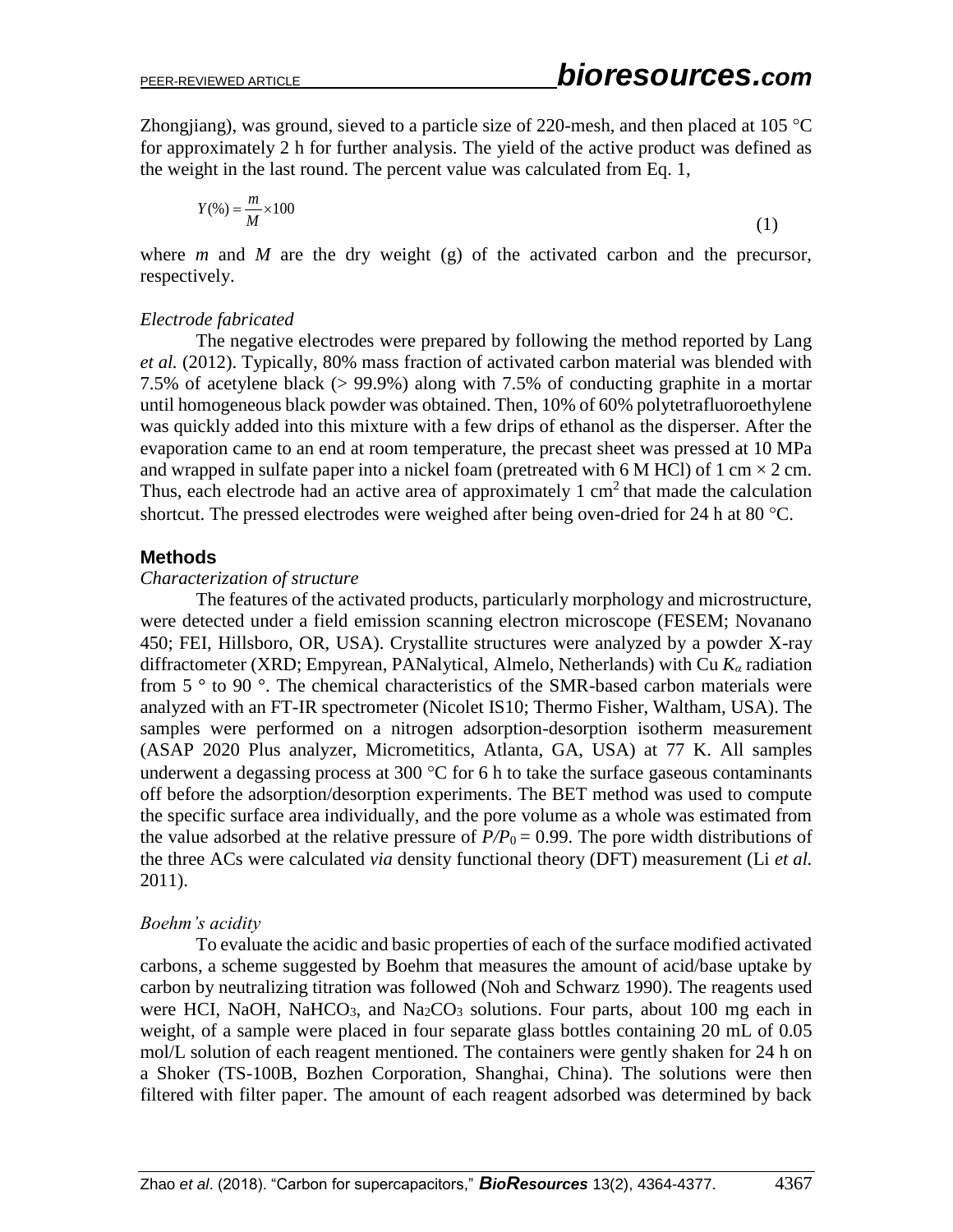titration of the solution. Hydrochloric acid was the titer for the three basic solutions, and sodium hydroxide was used to titrate the hydrochloric acid solution.

#### *Point of zero charge (PZC)*

To measure the PZC of the samples, three different initial pH solutions were prepared using 0.1 mol/L HNO<sub>3</sub> and 0.1 mol/L NaOH; for example,  $pH = 3$ , 6, or 11. Six bottles were filled with 20 mL of the solution, and different amounts of carbon sample were added  $(0.05 \text{ g}, 0.25 \text{ g}, 0.5 \text{ g}, 1.0 \text{ g}, 2.0 \text{ g}, 2.5 \text{ g})$  each initial pH (Noh and Schwarz 1990). The equilibrium pH was measured after being shaken for 24 h on a pH-meter (CT-6021A, Liyuan Corporation, Shenzhen, China).

#### *Electrochemical tests in a three-electrode system*

Electrodes were immersed in 6 mol/L KOH electrolytes for 12 h to make electrolyte ions sufficiently diffuse into the porous carbon.

All of the tests of each electrode were performed on an electrochemical working station (CHI660D; Chenhua Instrument Co., Ltd., Shanghai, China) at room temperature. A platinum slice electrode  $(9 \text{ cm}^2)$  served as the positive, a saturated calomel electrode served as the reference electrode, and the working electrode served as the negative, correspondingly.

The GCD was underway at current densities from 0.5 A/g to 10 A/g. The CV measurements were conducted at a sweeping rate that ranged from 5 mV/s to 100 mV/s. Electrochemical impedance spectroscopy (EIS) tests collected data from 100 kHz to 10 mHz with an alternate current amplitude of 5 mV. The specific capacitance was calculated from Eq. 2,

$$
C(F/g) = \frac{1}{\frac{\Delta V}{\Delta t}m} = \frac{I\Delta t}{\Delta Vm}
$$
\n(2)

where *C* is the specific capacitance (F/g), *I* is the value of the constant current,  $\Delta V$  and  $\Delta t$ stand for the window of the potential and times of discharging in one cycle (s), and *m* is the mass (g) of the corresponding electrode material. The coulombic efficiency was calculated from Eq. 3,

$$
\eta(\%) = \frac{t_d}{t_c} \times 100\tag{3}
$$

where  $t_d$  and  $t_c$  are discharging and charging time (s) of one cycle, respectively.

### **RESULTS AND DISCUSSION**

#### **Microstructure Characterizations of AC Materials**

Porous carbon materials were synthetized by KOH activating the carbonaceous precursor.

When the temperature was increased to over 700  $\degree$ C, the plausible products of the activation reactions could include the carbon dioxide, hydrogen, carbon monoxide, potassium oxide, potassium carbonate, and metallic potassium carbonization and oxidation conditions (El-Hendawy 2006).

The following reactions take place between KOH and carbon (Marsh and Rodríguez-Reinoso 2006):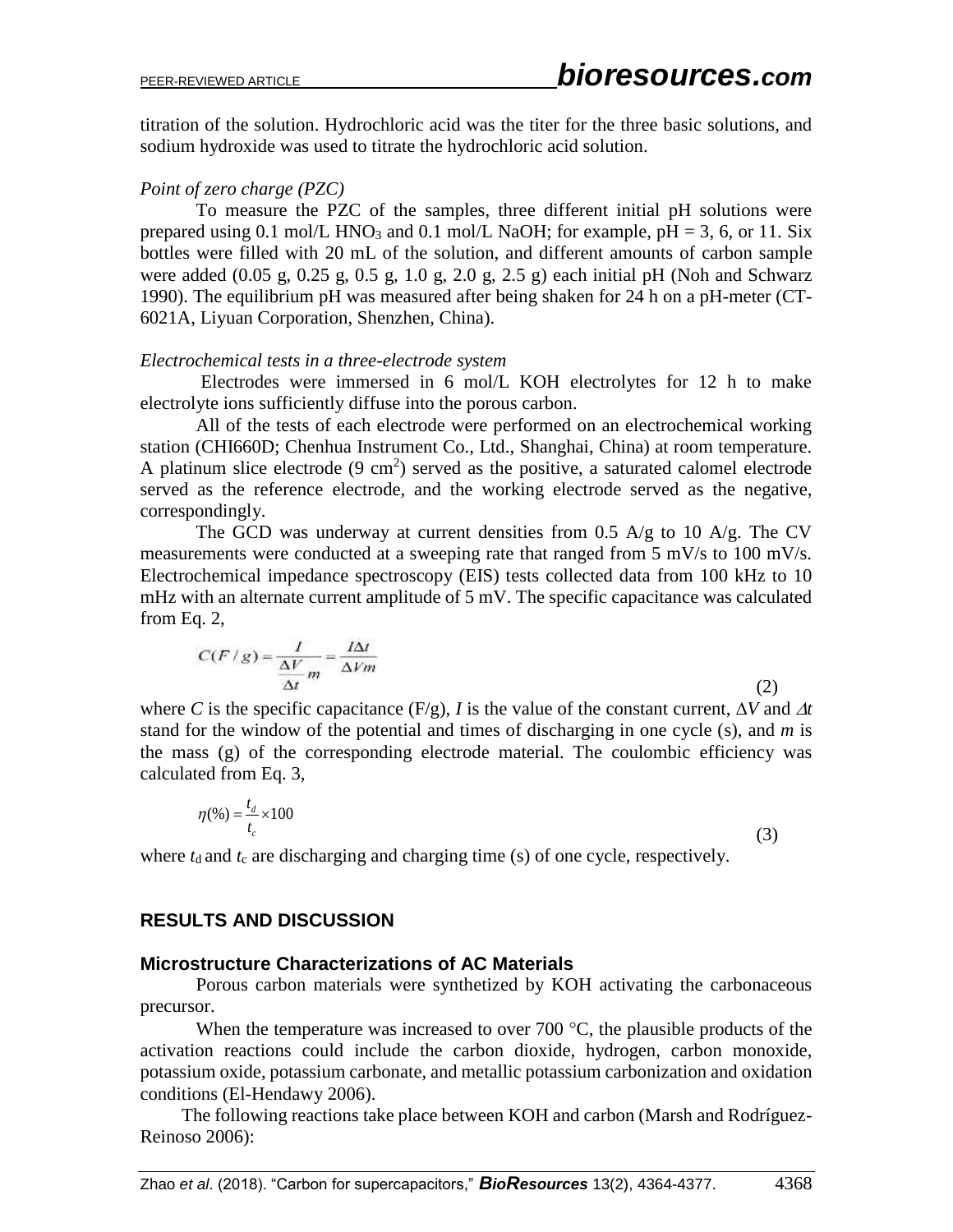First:  $6KOH + 2C = 2K + 3H<sub>2</sub> + 2K<sub>2</sub>CO<sub>3</sub>$ <sup>(4)</sup>

Second:  $K_2CO_3 + 2C = 2K + 3CO$  (5)

$$
Third: K2CO3 = K2O + CO2
$$
\n(6)

The results of the percent yield of SMRs carbon are listed in Table 1. The yield of ASPY was 15.1% less than that of ASZJ. Images of SMRs carbon are displayed in Fig. 2. They showed some bumps and rough microstructure for the three ACs material in this paper.

After chemical activation, the AC samples exhibited a texture composed of particles on the surface of carbon materials with differences between individuals. Although the activated primary structure with pores of all three ACs in the mixed electrode materials was broken, the mixture of ASPY and ASFC with porous and open cell active particles diffused while the samples of ASZJ particles (shown in Fig. 2(b)) were visibly dense and smooth.





**Fig. 2.** SEM of electrode materials: (a) ASPY; (b) ASZJ; and (c) ASFC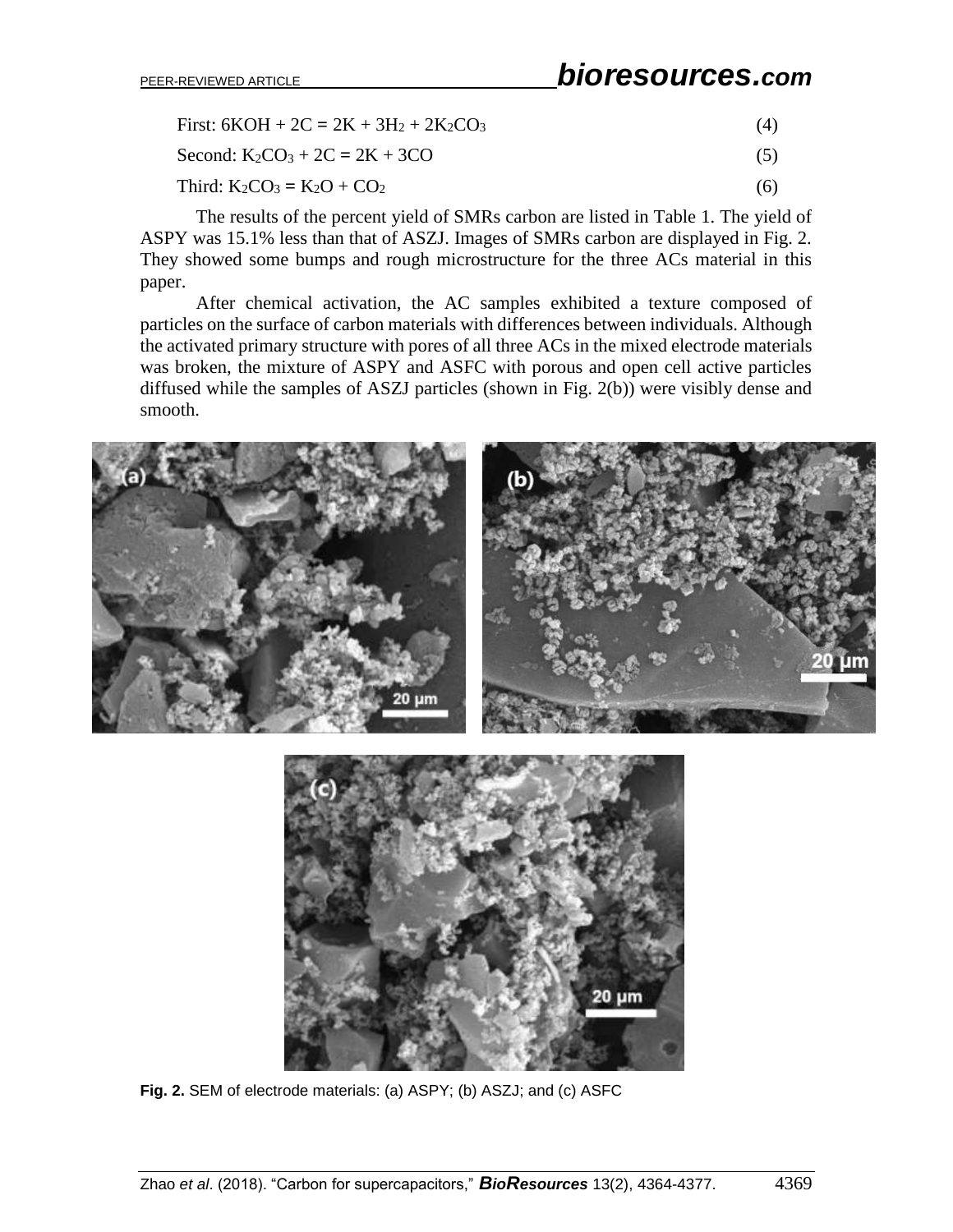Nitrogen adsorption-desorption isotherms of both SMR-based carbon materials at 77 K are shown in Fig. 3(a). All samples were represented with the characteristic of type IV. The sharp increase at low relative pressure was attributed to the existence of micropores, and the desorption hysteresis at medium relative pressure suggests the presence of developed mesoporosity (Bansal and Meenakshi 2005). Furthermore, the results were observed from the pore size distribution in Fig. 3(b). The porous material of ASPY consisted mostly of micropores and mesopores. The mesoporous rate was calculated as 71%, 68%, and 44% in ASPY, ASFC, and ASZJ, respectively. However, in contrast, Fig. 3(b) illustrates that AC material was composed of mesopores and macropores. As shown in Fig. 4 and Table 1, the shapes for ASZJ, ASPY, and ASFC were very distinctive, and the specific surface area of ASPY (1615 m<sup>2</sup>/g) was higher than that of ASFC (1487  $\text{m}^2/\text{g}$ ) and ASZJ (525 m<sup>2</sup>/g). Meanwhile, an apparent increase in pore volume was observed from 0.341 cm<sup>3</sup>/g for ASZJ to 0.997 cm<sup>3</sup>/g for ASPY in Table 1, which indicated that the activation reactions proceeded faster at ideal precursors and more pore channels were developed. Additionally, those pore widths between approximately 0.8 nm and 1 nm occupied almost all of the micropores in ASZJ from data of pore width distribution.

| Sample      | S <sub>BET</sub><br>$(m^2/g)$ | $S_{\text{Mes}}$<br>$\rm (cm^2/g)$ | $V_{\mathsf{Mic}}$<br>$\rm (cm^3\!/g)$ | $V_{\text{Mes}}$<br>$\text{(cm}^3\text{/g)}$ | $D_{AD}$<br>(nm) | Yield<br>(%) |
|-------------|-------------------------------|------------------------------------|----------------------------------------|----------------------------------------------|------------------|--------------|
| ASPY        | 1615                          | 1160                               | 0.2884                                 | 0.7084                                       | 2.589            | 20.82        |
| <b>ASFC</b> | 1487                          | 935                                | 0.2766                                 | 0.5790                                       | 2.301            | 26.71        |
| ASZJ        | 525                           | 169                                | 0.1853                                 | 0.1557                                       | 2.593            | 35.90        |

**Table 1.** Textural Characteristics and Yield of ACs

Values are the average of three replications; *S*BET- total area; *S*Mes- area of mesopores; *V*Mic and *V*Mes- micro- and mesopore volumes; and *D*Ap- average pore radius



**Fig. 3.** (a) Nitrogen adsorption-desorption isotherms of the ASFC, ASPY, and ASZJ samples; (b) Pore size distributions of the ASFC, ASPY, and ASZJ samples

### **Characteristics of ACs and Function Groups**

The FT-IR spectra are shown in Fig. 4(a) for the carbonized ASPY, ASFC, and ASZJ samples activated with KOH of the three carbon materials. The carbon materials of ASPY and ASFC possessed similar chemical structural characteristics, which indicated more intense infrared peaks compared to the ASZJ sample with KOH activation. Based on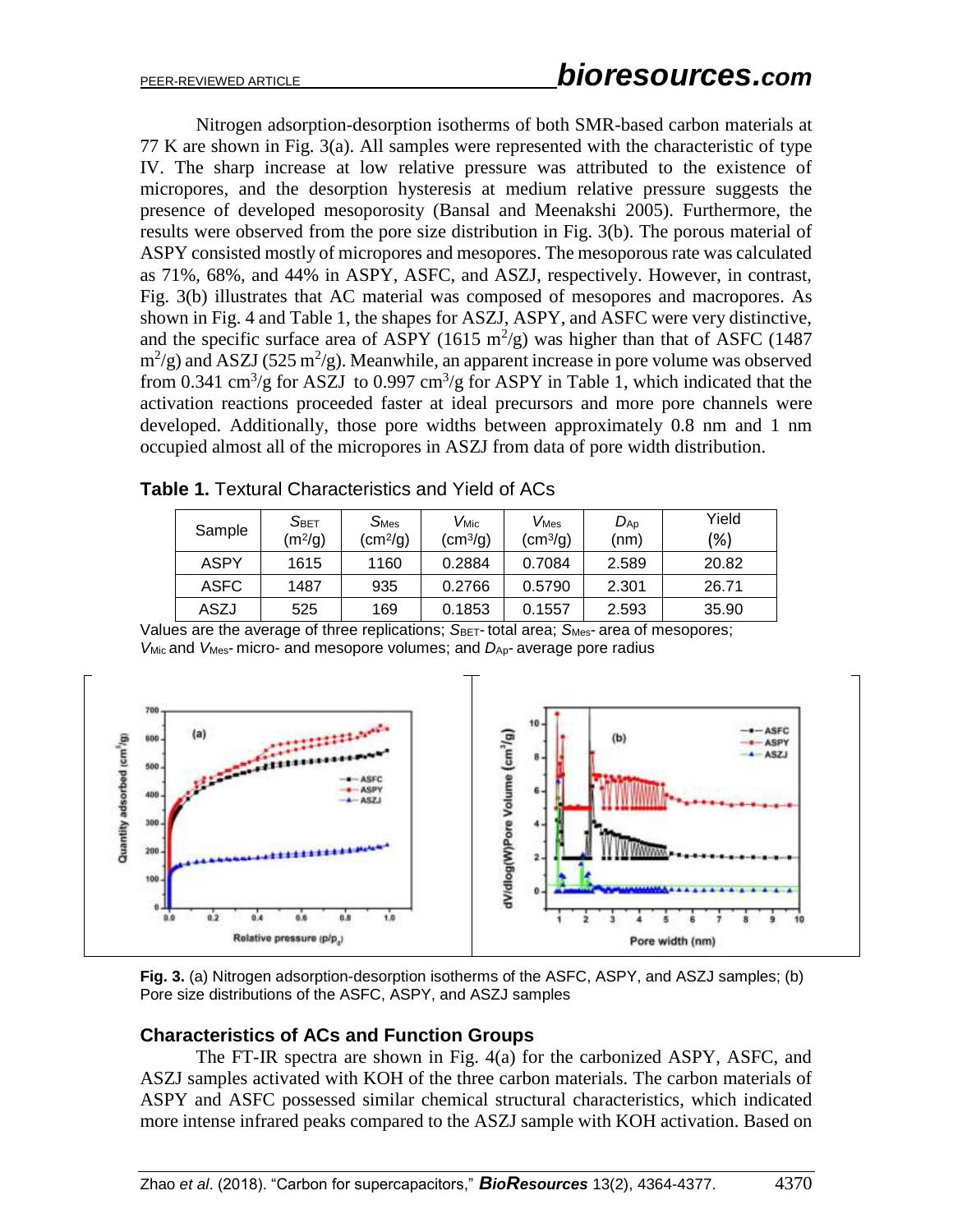Boehm's acidity and PZC analysis in Table 2, the order of oxygen groups content was phenolic > carboxyl > lactonic group. Meanwhile, the order of acid oxygen groups contents in total was  $ASFC > ASPY > ASZJ$ . Combined with pH<sub>PZC</sub> value, ACs could defined as acido-basic property because of certain number of acid oxygen groups. In FT-IR spectra, the O-H stretching vibration  $(3436 \text{ cm}^{-1})$  and the bending vibration  $(1630 \text{ cm}^{-1})$  were due to surface hydroxyl groups and bound water, indicating that the O-H groups rounded into hydrogen bonds as reported (El-Hendawy 2006). Thus the ASPY and ASFC samples might have a higher probability to attract alkaline electrolyte than the ASZJ samples. Noticeable changes contrasted by ASZJ were also found in the spectra of the ASPY and ASFC samples. Although, all the strong peaks at  $3500 \text{ cm}^{-1}$  might be partly due to samples that were not dry enough.

|  |  | Table 2. Contents of Acid Oxygen Groups on the Carbon Surface and pH <sub>PZC</sub> |
|--|--|-------------------------------------------------------------------------------------|
|--|--|-------------------------------------------------------------------------------------|

| Sample      | Carboxyl<br>(mmol/g) | Lactonic<br>(mmol/g) | Phenolic<br>(mmol/g) | Total<br>(mmol/g) | <b>PHPZC</b> |
|-------------|----------------------|----------------------|----------------------|-------------------|--------------|
|             |                      |                      |                      |                   |              |
| <b>ASPY</b> | 0.463                | 0.138                | 0.774                | 1.375             | 3.75         |
| <b>ASFC</b> | 0.562                | 0.213                | 0.750                | 1.525             | 3.45         |
| ASZJ        |                      | 0.250                | 0.225                | 0.575             | 6.74         |



**Fig. 4.** Pingyi (ASPY), Fangcheng (ASFC), and Zhongjiang (ASZJ) carbon samples: (a) FT-IR spectra; (b) XRD patterns

The region of 2950 cm<sup>-1</sup> to 2800 cm<sup>-1</sup> was the stretching vibration of the aromatic and aliphatic C-H, as was shown on the assembling of active functional groups on the carbon surfaces of all carbon samples. Compared with the vibration of an aromatic C=C bond at 1402 cm<sup>-1</sup> present in ASPY and ASFC samples, the infrared vibration of C=C bond for the AC sample shifted to a lower wavenumber due to the reaction of KOH and carbon materials. These results demonstrated that both carbons possessed a great deal of oxygen functional groups on the surface of the materials. It is known that the aggregation (C-O and O-C=O) is active in the alkaline electrolyte (Khomenko *et al.* 2010). The band located at  $1127 \text{ cm}^{-1}$  was attributed to the infrared vibration of the C-O bending vibrations in the form of these pryone-like rings (Smets *et al.* 2016). Many of these C-C and C-O revolved around to form stable rings similar to those that exist in a phenolic resin (Trick and Saliba 1995). Meanwhile, the promoted polyaromatic structures where sharp bands occurred were due to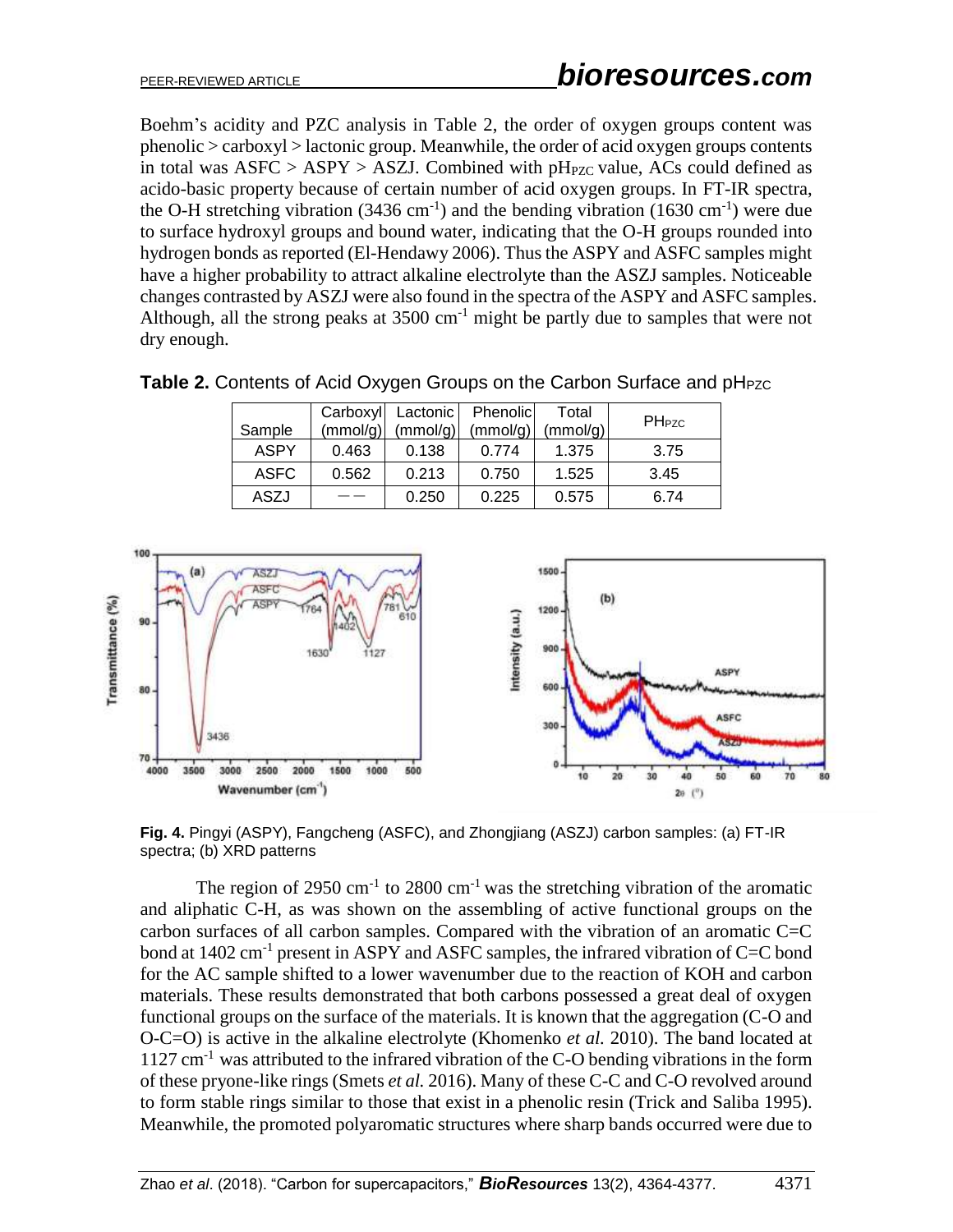C-H groups that were represented. Thus,  $781 \text{ cm}^{-1}$  and  $610 \text{ cm}^{-1}$  indicated the deformation vibration of the aromatic C-H in ASPY and ASFC, but in ASZJ the peak was less intense in the region and almost disappeared.

Surprisingly, no strong band between  $1720 \text{ cm}^{-1}$  and  $1700 \text{ cm}^{-1}$  denoting the presence of carboxylic acid groups (COOH) in the samples was detected in the infrared spectra. This fact was worth mentioning, as such oxygenic surface groups were frequently found in AC, showing activity in the adsorption of metal ions from the liquid phase (Mendoza-Carrasco *et al.* 2016).

Features of powder XRD measurements of the three samples are shown in Fig. 4(b). In the profiles, AC samples possessed two broad diffraction peaks at approximately 2*θ* (approximately 24.7  $\degree$  and 43.8  $\degree$ ), which were attributed to the (002) and (100) crystal planes. After KOH activation for the SMRs material, the peak of (002) planes had obviously broadened, the ASPY sample had almost disappeared, and the (100) reflection plane was still present in the sample. The ASPY material had a considerable intensity in the low-angle scatter, which suggested the existence of a great deal of amorphous substance. Compared with ASPY, there was a salient region in the intensity of the peaks for the ASFC (002) with part of the graphitized amorphous structure. The ASZJ (002) behaved similarly. Moreover, nearby 26° sharp peaks of crystal appeared. These demonstrated non-ideal porosity or inorganic impurity that would be preserved.

### **Electrochemical Tests for Carbon Electrodes in Three-electrode System**

The typical three-electrode method was chosen to determine the electrochemical performance of the carbon materials that were spread on nickel foam in KOH electrolyte. As shown in Fig. 5, the CV and GCD curves were used to characterize the capacitive behavior of precast ASFC, ASPY, and ASZJ electrodes in 6 mol/L KOH electrolyte.

The CV curves of the negative electrodes in the experiment were shown as relatively rectangular in Fig. 5(a), which indicated that most of the ion charges were stored by the electric double-layer mechanism for electrodes (Fang *et al.* 2013). At the same time, the area of ASPY electrode was the highest among itself, ASFC, and ASZJ, which suggested that the ASPY electrode possessed the highest specific capacitance. Moreover, the results of the GCD process for the three carbon materials at current density of  $1 \text{ A/g}$ are shown in Fig. 5(b). The specific capacitances were 245 F/g, 163 F/g, and 81 F/g, which corresponded to the storage capacity of the three ACs. The specific capacitances of ASPY and ASFC were higher than that of ASZJ in KOH electrolyte at the same current density of 1 A/g, which might have been attributed to the ideal hierarchical porous structure in ASPY, including the domination of the micropores and mesopores (Chmiola *et al.* 2006). However, the few mesopores present led to the low specific capacitance for the ASZJ electrode.

The porous structures of ASPY were conducive to generating the compact electric double layer and excellent transmission channel of the electrolyte ions on the surface of carbon materials. The CV curves are shown in Fig. 6a. The GCD curves at the current density range from 0.5 A/g to 10 A/g exhibited good triangle shapes, excellent capacitance retention, and the specific capacitance of 255  $F/g$  and 237  $F/g$  at the current density of 0.5 and 2.5 A/g, respectively, in Fig. 6(b). The capacitance retention was as high as 93%, which indicated the rapid charge and discharge capability for the ASPY electrodes. The capacitance of a single electrode in symmetric EDLC was approximately four times that of the two-electrode symmetric cell if a supercapacitor was fabricated with the working electrodes (Cao *et al.* 2017).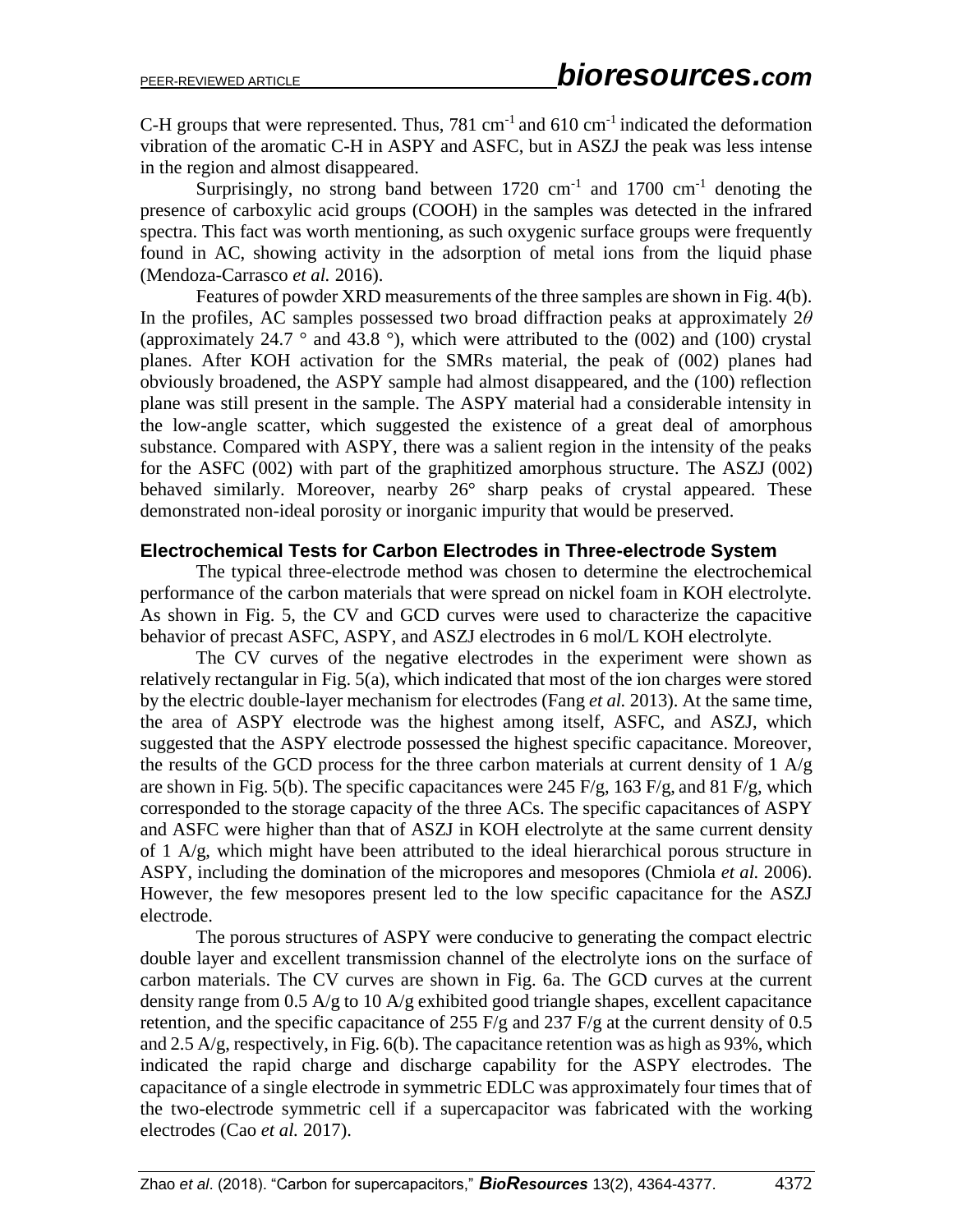

**Fig. 5.** Electrochemical tests for carbon electrodes of ASPY, ASFC, and ASZJ: (a) at a sweep rate of 10 mv/s; (b) a current density of 1 A/g; and (c) Nyquist plot and high-frequency region inset

Electrochemical impedance spectroscopy was used to investigate the performances of the supercapacitor in the frequency range of l00 kHz to 10 mHz, such as frequency response and equivalent series resistance (ERS) (Inal *et al.* 2015).

The value of ERS was 0.71  $\Omega$  from the Nyquist plot in Fig. 6(c) for ASPY-based electrodes.

The low ERS and small Warburg diffusion resistance of 1.20  $\Omega$  resulted from the hierarchical porous structure and numerous oxygen function groups of ASPY, which was prepared *via* carbonization and the KOH activation process of SMRs.

As shown in Fig. 6(c), ASPY electrodes presented ideal impedance characteristics because the semicircle of small radius was obtained at a high-frequency range (inset) due to low electronic resistance between the activated carbon material, and the near vertical Warburg diffusion segment at low-frequency range attributed to the ions diffusion in the structure of the electrodes.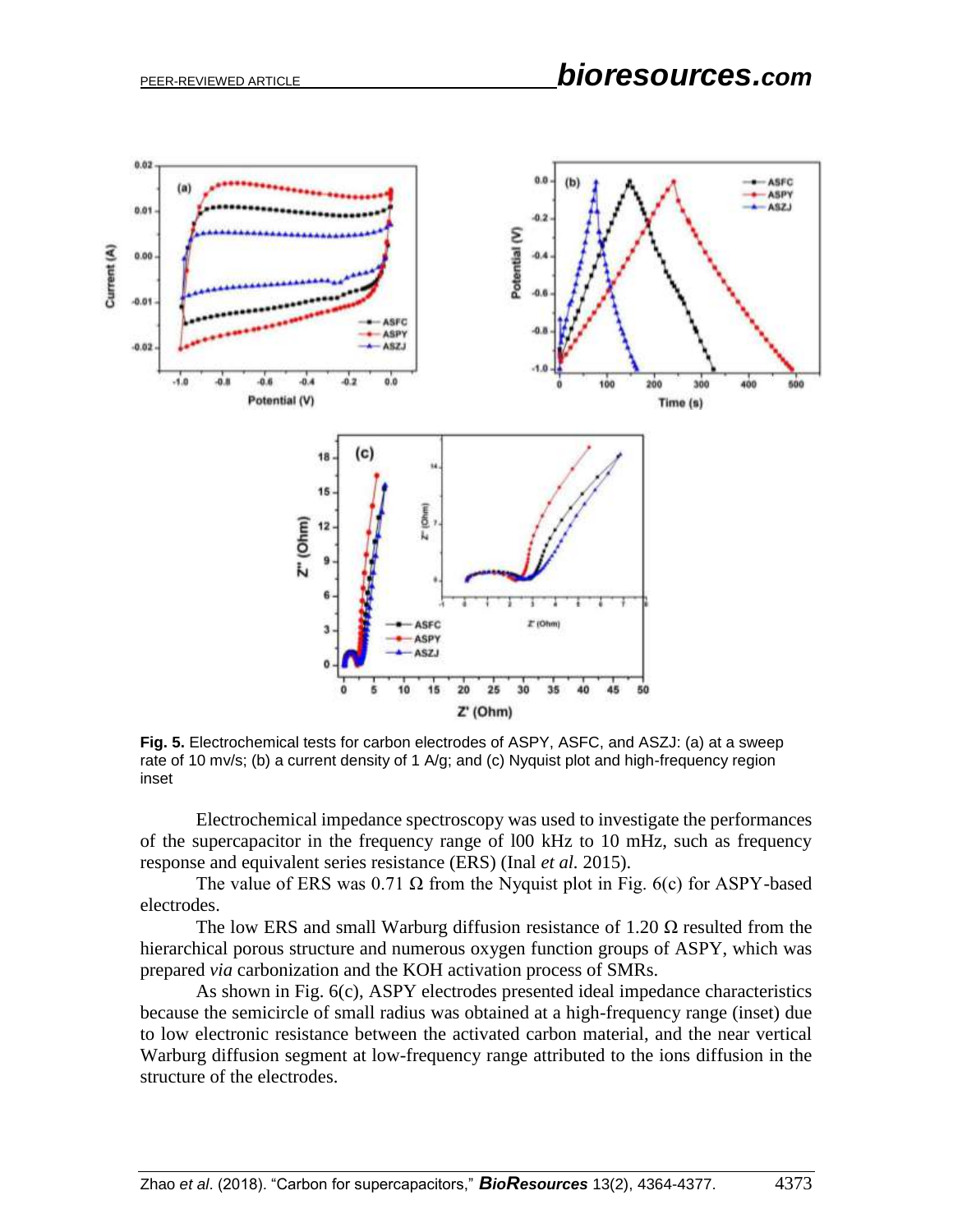

Fig. 6. Electrochemical tests for carbon electrodes of ASPY: (a) at a range rate of 5 mv/s,10 mv/s, 20 mv/s, 50 mv/s, and 100 mv/s; (b) a current density of 0.5 A/g, 1 A/g, 2.5 A/g, 5 A/g, and 10 A/g; (c) Nyquist plot from 100 k to 10 mHz, where inset is high-frequency region; (d) relationship between capacitance retention and cycle number of ASPY at current density of 2.5 A/g, where inset is the final eighty cycles

The specific capacitance of ASPY electrodes obtained using GCD analysis data at various current densities remained relatively stable at a value less than 2.5 A/g. The ASPY electrodes underwent a charge-discharge cycle in the potential range from -1.0 V to 0 V at a constant current density of 2.5 A/g to obtain stability data.

There was a slight loss of capacitance in the first 100 cycles due to the irreversible reaction between the electrolyte and electrodes, and then remained almost constant quantized by coulombic efficiency (*η*) in Fig. 6(d)*.* 

The primary capacitance decreased 7.2% for ASPY electrodes after 2000 chargedischarge processes. For the final eight cycles, the charge-discharge curve exhibited perfect linearity, and the charging and discharging time had similar equality, shown in the Fig. 6(d) inset.

Thus, the material for electrodes activated by KOH possessed good stability with various current densities and durability of cycles.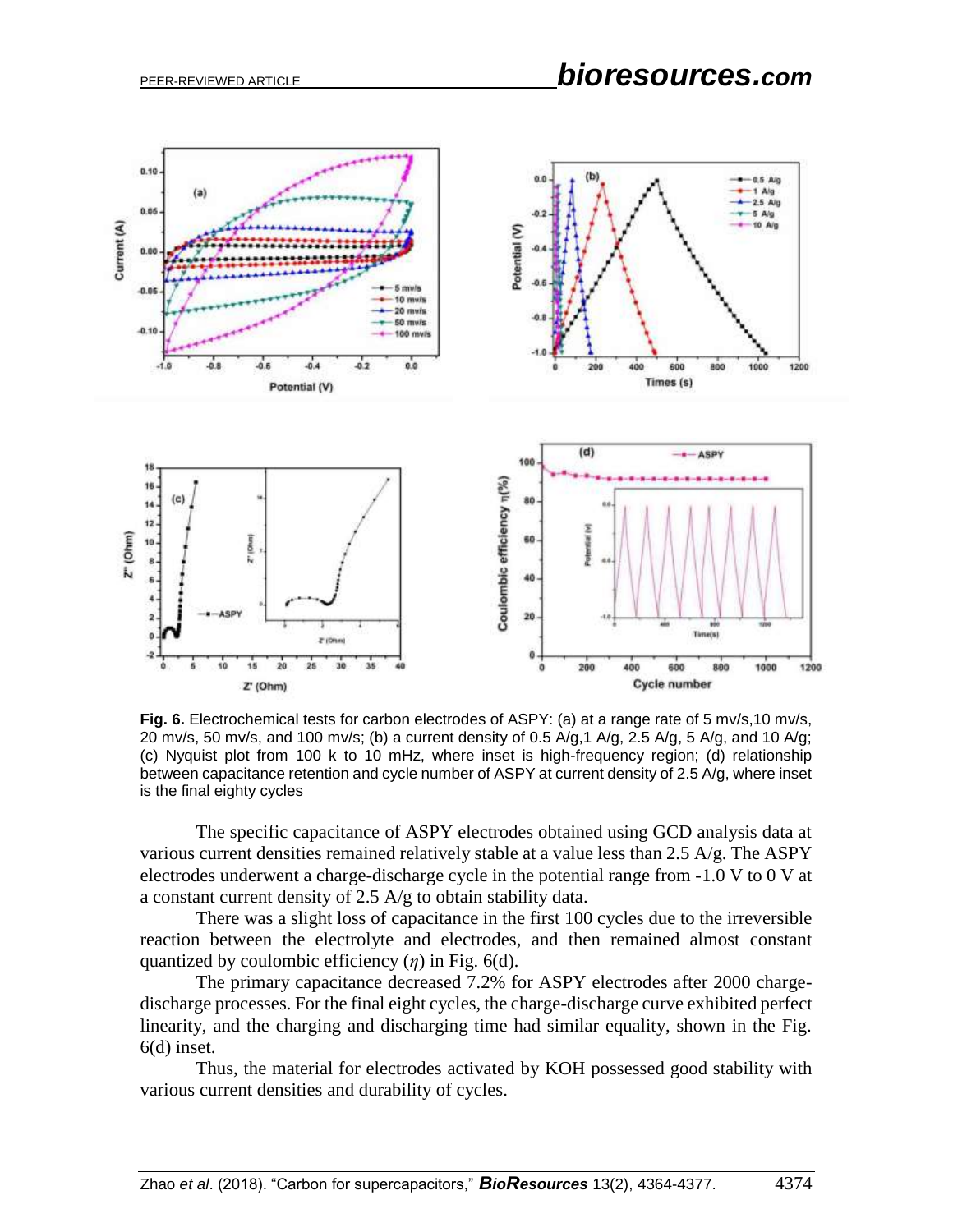# **CONCLUSIONS**

- 1. The activated carbons (ACs) from dried roots of *Salvia miltiorrhiza* Bunge (Danshen) (SMR) were successfully prepared by pyrolysis followed by KOH activation at a low ratio (3:1). Hierarchical porous carbons exhibited a grainy texture, numerous oxygencontaining functional groups on the surface with a specific surface area up to 1615  $\text{m}^2/\text{g}$ , and could be further improved.
- 2. Electrochemical results suggested that ACs from cultivation sites in Pingyi (ASPY) had the best capacitive behavior with rectangular and triangular characteristics that corresponded to the CV, GCD, and EIS curves. The ASPY possessed high surface area, an ideal mesoporous rate of 71%, numerous hydrogen bonds, and oxygen-containing function groups.
- 3. The SMR is a new precursor for high-quality ACs for electrochemical capacitors due to its high-specific capacitance, low ESR and Warburg diffusion resistance, and good stability with various current densities and durability of cycles.
- 4. Meanwhile, it was also found that roots of *S. miltiorrhiza* Bunge (Danshen) from different cultivation sites were considerably different once they were activated, and the same occurred with the electrochemical properties of the electrodes fabricated by ACs.

 The results showed that our research had found the optimization precursors of activated carbon for supercapacitors. The medical value of SMRs bring great economic benefits, which have encouraged farmers to plant these medical herbs. The yield after the extraction process from the pharmaceutical factory was composed of an abundant source of raw materials but the therapeutic effect benefits from the chemical composition vary greatly among the roots from different cultivation sites, as was reported. The different growing environment correlated with the microcosmic biological structures and carbon performance. Furthermore, the way in which the environment led to these differences remain to be studied.

# **ACKNOWLEDGMENTS**

The authors are grateful for the support of the Nature Science Foundation of China, Grant No. 81573537.

# **REFERENCES CITED**

- Ahmadpour, A., and Do, D. (1996). "The preparation of active carbons from coal by chemical and physical activation," *Carbon* 34(4), 471-479. DOI: 10.1016/0008- 6223(95)00204-9
- Al-Zubaidi, A., Inoue, T., Matsushita, T., Ishii, Y., Hashimoto, T., and Kawasaki, S. (2012). "Cyclic voltammogram profile of single-walled carbon nanotube electric double-layer capacitor electrode reveals dumbbell shape," *J. Phys. Chem. C* 116(14), 7681-7686. DOI: 10.1021/jp300802z
- Aygün, A., Yenisoy-Karakaş, S., and Duman, I. (2003). "Production of granular activated carbon from fruit stones and nutshells and evaluation of their physical, chemical and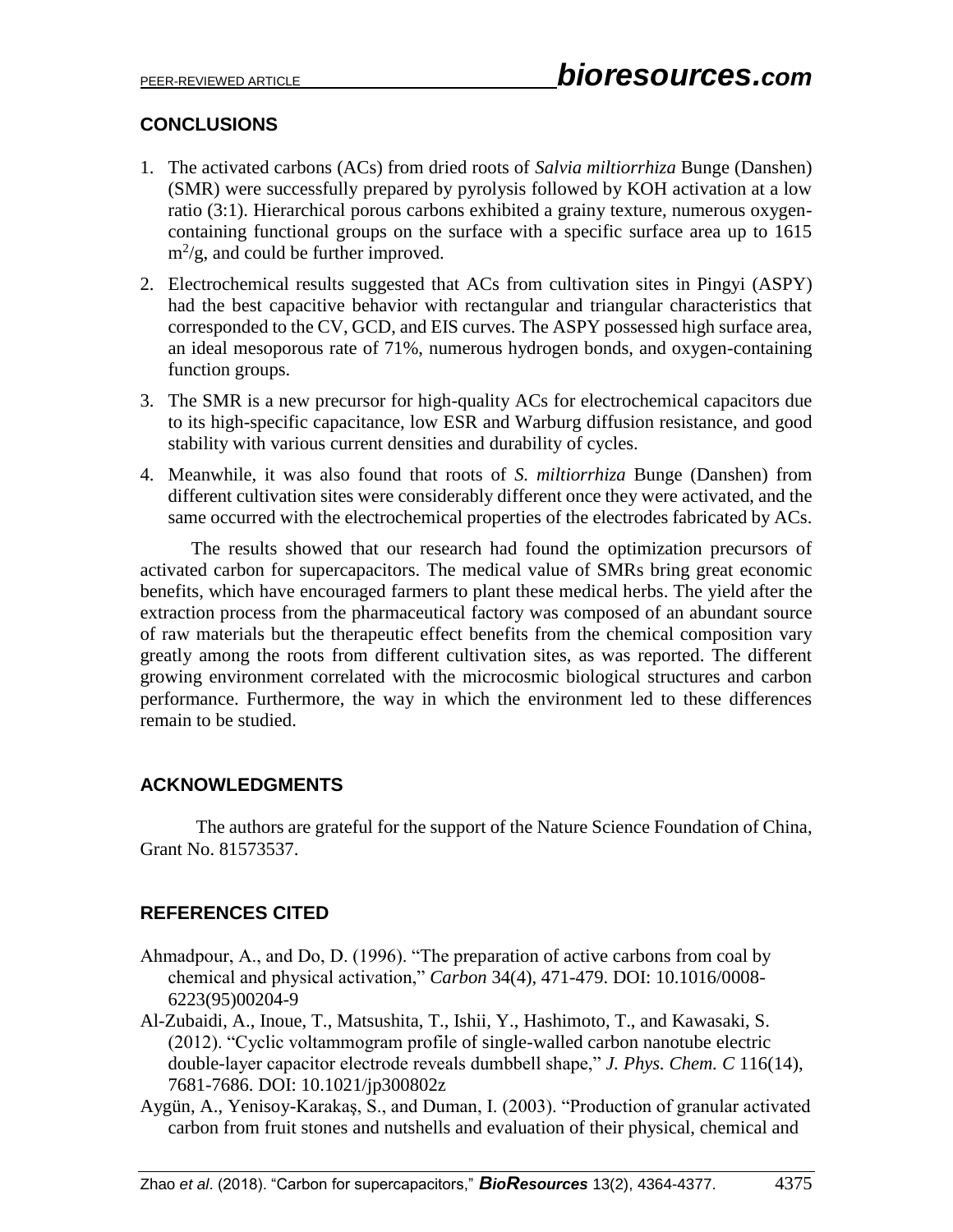adsorption properties," *Micropor. Mesopor. Mat.* 66(2-3), 189-195. DOI: 10.1016/j.micromeso.2003.08.028

Bansal, R. C., and Meenakshi, G. (2005). *Activated Carbon Adsorption*, Taylor and Francis/CRC, Boca Raton, FL, USA.

Boukhalfa, S., Evanoff, K., and Yushin, G. (2012). "Atomic layer deposition of vanadium oxide on carbon nanotubes for high-power supercapacitor electrodes," *Energy & Environmental Science* 2012(5), 6872-6879. DOI: 10.1039/c2ee21110f

- Cao, L., Tang, G., Mei, J., and Liu, H. (2017). "Construct hierarchical electrode with  $Ni<sub>x</sub>Co<sub>3-x</sub>S<sub>4</sub>$  nanosheet coated on  $NiCo<sub>2</sub>O<sub>4</sub>$  nanowire arrays grown on carbon fiber paper for high-performance asymmetric supercapacitors," *J. Power Sources* 359, 262- 269. DOI: 10.1016/j.jpowsour.2017.05.051
- Chmiola, J., Yushin, G., Dash, R., and Gogotsi, Y. (2006). "Effect of pore size and surface area of carbide-derived carbons on specific capacitance," *J. Power Sources* 158(1), 765-772. DOI: 10.1016/j.jpowsour.2005.09.008
- Cui, G., Duan, L., Jin, B., Qian, J., Xue, Z., Shen, G., Snyder, J., Song, J., Chen, S., Huang, L., *et al.* (2015). "Functional divergence of diterpene syntheses in the medicinal plant *Salvia miltiorrhiza*," *Plant Physiol.* 169(3), 1607-1618. DOI: 10.1104/pp.15.00695
- Daud, W., and Ali, W. (2004). "Comparison on pore development of activated carbon produced from palm shell and coconut shell," *Bioresource Technol.* 93(1), 63-69. DOI: 10.1016/j.biortech.2003.09.015
- Deng, H., Li, G., Yang, H., Tang, J., and Tang, J. (2010). "Preparation of activated carbons from cotton stalk by microwave assisted KOH and K<sub>2</sub>CO<sub>3</sub> activation," *Chem. Eng. J.* 163(3), 373-381. DOI: 10.1016/j.cej.2010.08.019
- El-Hendawy, A.-N. (2003). "Influence of  $HNO<sub>3</sub>$  oxidation on the structure and adsorptive properties of corncob-based activated carbon," *Carbon* 41(4), 713-722. DOI: 10.1016/S0008-6223(03)00029-0
- El-Hendawy, A.-N. (2006). "Variation in the FTIR spectra of a biomass under impregnation, carbonization and oxidation conditions," *J. Anal. Appl. Pyrol.* 75(2), 159-166. DOI: 10.1016/j.jaap.2005.05.004
- Fang, B., Bonakdarpour, A., Kim, M.-S., Kim, J., Wilkinson, D., and Yu, J.-S. (2013). "Multimodal porous carbon as a highly efficient electrode material in an electric double layer capacitor," *Micropor. Mesopor. Mat.* 182, 1-7. DOI: 10.1016/j.micromeso.2013.08.007
- Inal, I., Holmes, S., Banford, A., and Aktas, Z. (2015). "The performance of supercapacitor electrodes developed from chemically activated carbon produced from waste tea," *Appl. Surf. Sci.* 357, 696-703. DOI: 10.1016/j.apsusc.2015.09.067
- Khomenko, V., Raymundo-Piñero, E., and Béguin, F. (2010). "A new type of high energy asymmetric capacitor with nanoporous carbon electrodes in the aqueous electrolyte," *J. Power Sources* 195(13), 4234-4241. DOI: 10.1016/j.jpowsour.2010.01.006
- Kim, B.-H., Yang, K., Kim, Y. A., Kim, Y. J., An, B., and Oshida, K. (2011). "Solventinduced porosity control of carbon nanofiber webs for supercapacitor," *J. Power Sources* 196(3), 10496-10501. DOI: 10.1016/j.jpowsour.2011.08.088
- Lang, J.-W., Yan, X.-B., Liu, W.-W., Wang, R.-T., and Xue, Q.-J. (2012). "Influence of nitric acid modification of ordered mesoporous carbon materials on their capacitive performances in different aqueous electrolytes," *J. Power Sources* 204, 220-229. DOI: 10.1016/j.jpowsour.2011.12.044